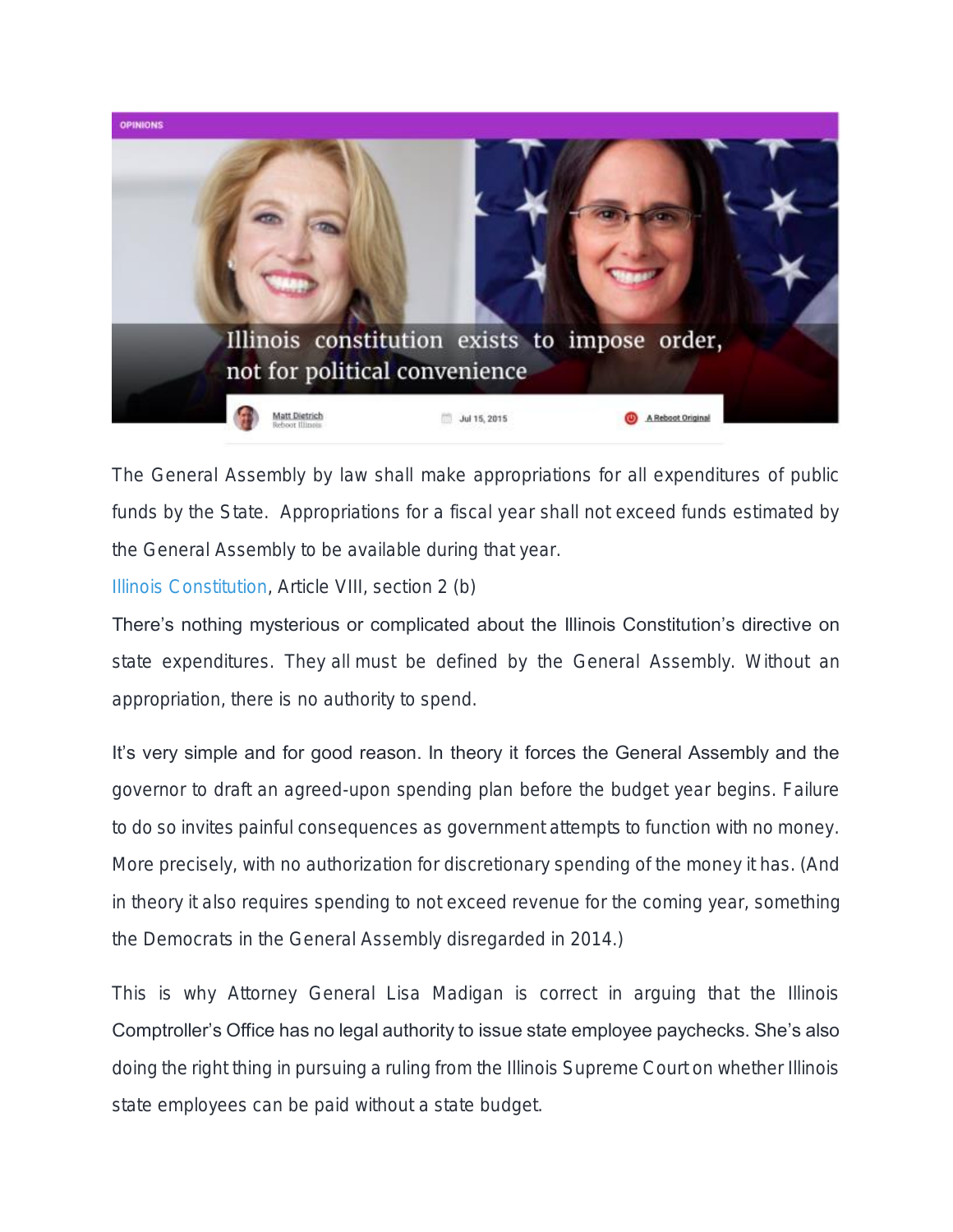Due to a pair of dueling circuit court rulings last week, first in Cook County and then in St. Clair County, the Illinois Comptroller's Office has begun processing payroll as usual. Which is to say, processing payroll as if there is a state budget that authorizes said payroll spending.

As I [noted last week,](http://www.rebootillinois.com/2015/07/09/editors-picks/mattdietrich/needed-illinois-government-shutdown-pain/40643/) this arrangement of business as usual with state employees will only enable Gov. Bruce Rauner and his Democratic counterparts to further avoid their responsibility so they can continue their political stare-down. Without unpaid state employees pounding down their doors, Rauner and the Democrats at the center of this scrum have little incentive to abandon their war of attrition.

Article VIII, section 2 (b) exists to ensure that lawmakers and the governor take their fiscal responsibility seriously. It's designed to throw a big wrench into state government operations if there's no budget. A government shutdown should not be comfortable, least of all to those who caused it. It's something that should be avoided at all costs, not embraced as a tool in a strategy of one-upmanship.

A similar episode played out in the summer of 1991 when a new Republican governor, Jim Edgar, squared off with House Speaker Michael Madigan over the budget. A lawsuit to force Comptroller Dawn Clark Netsch to issue paychecks without a budget was dismissed by a Sangamon County judge who cited the constitution's appropriations clause. The Fourth District Appellate Court agreed.

*"We are in sympathy with the broad spectrum of State workers, including those of the courts and even counsel who argued before us on behalf of the State, who are being subjected to financial hardship and frustration because of the continuing governmental impasse," the appellate court wrote. "This sympathy is tempered by the limitations imposed upon us by our constitution. We recognize that the constitution places specific*